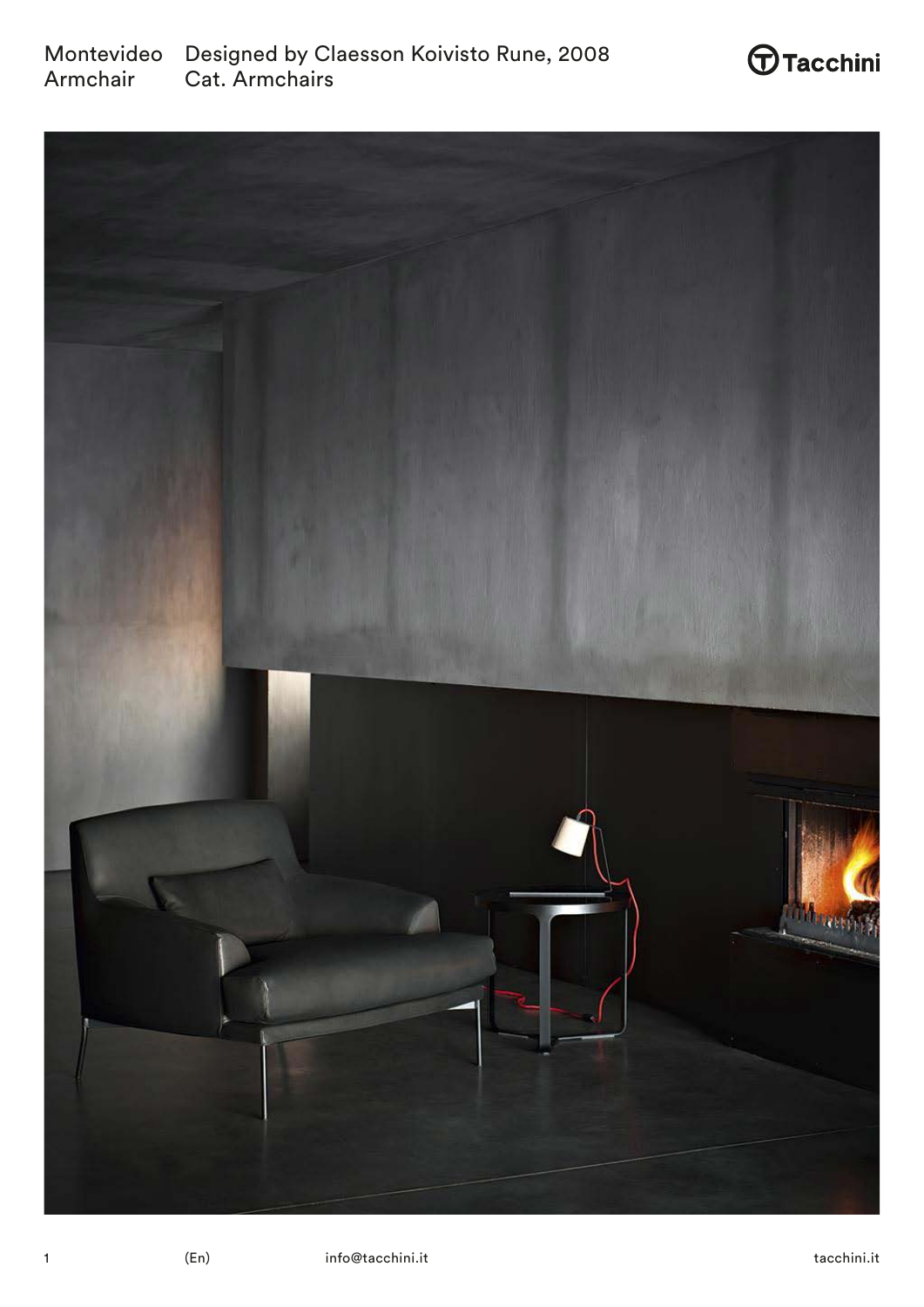



Montevideo Armchair

Designer: Claesson Koivisto Rune Year: 2008

Carefully designed shapes and sizes for all-round comfort: this is the guiding principle behind the Montevideo sofa. Armrests and backrest trace a soft and cozy outline, complete with feather cushions supporting your lower back. Ergonomic and elegant, the Montevideo sofa is also paired with a matching armchair. A soft, enveloping frame that warm accomodates the body, a feather cushion to be arranged at will for a more customized comfort: this is the Montevideo armchair, the net result of aesthetic and ergonomic principles and designed for a variety of settings, either as stand-alone or combined with its matching sofa.

Developed by Tacchini in Italy

Dimensions (cm)

Cod. OMON96G



W 96 D 90 H 78 cm Seat H 40 cm



**ENQUIRIES** info@contextgallery.com

Tel. 404. 477. 3301<br>Tel. 800. 886.0867

contextgallery.com contextcontract.com Removable fabric and leather covers CAD Files: 3D (.dwg, .3ds) 2D (.dwg)

Download CAD files at tacchini.it/ en/downloads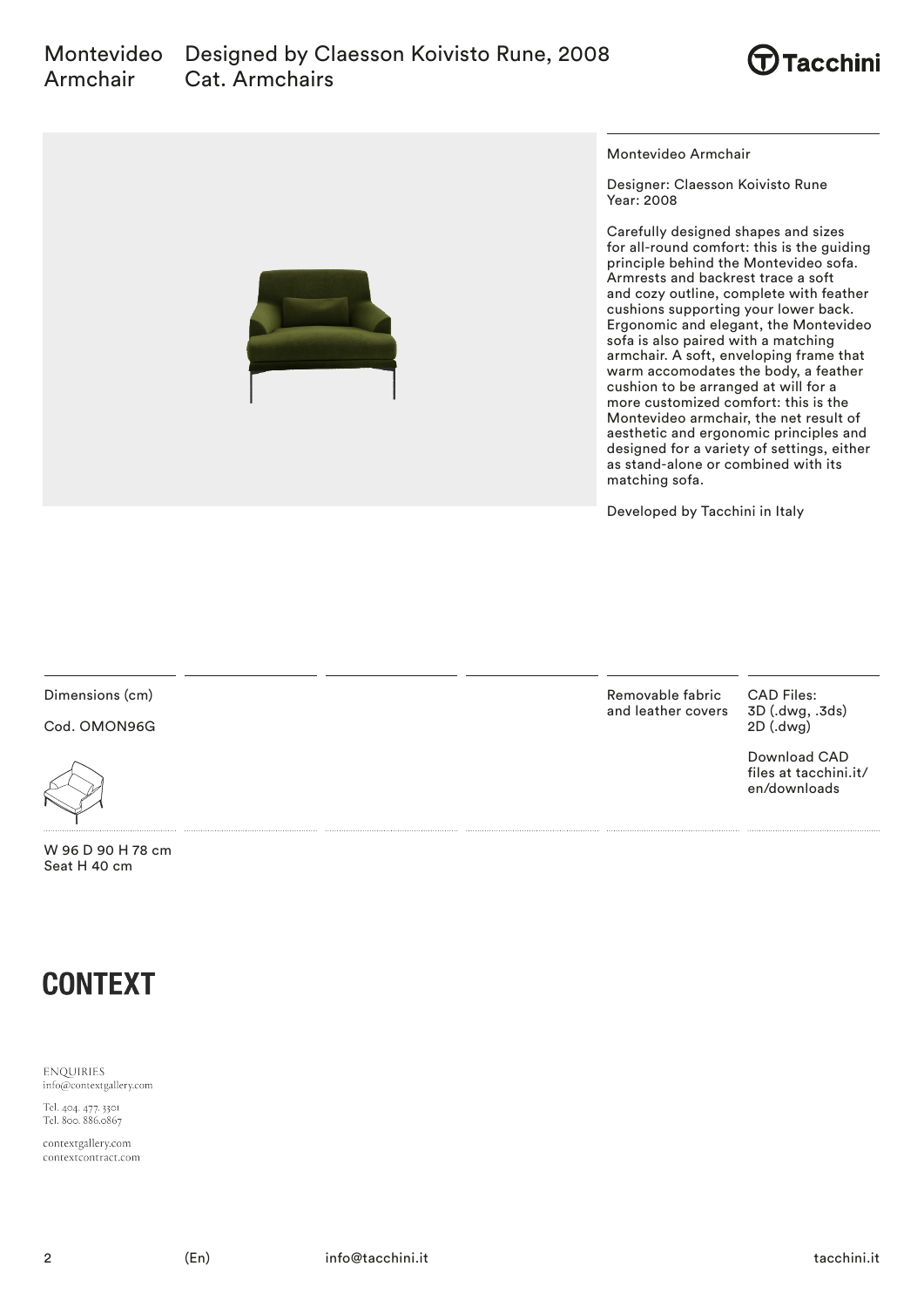#### Montevideo Designed by Claesson Koivisto Rune, 2008 Armchair Cat. Armchairs



Materials description

Internal frame: birch plywood 18 mm thick.

Padding: differentiated - density polyurethane foam. Seat/pillow in feather.

Base: tubular metal base Ø 16 mm, powder-coated painted.

Upholstery: fully removable cover.

Painted base







Brown

T02 RAL 9016 White

T07 RAL 9011 ...<br>Black

T08 RAL 8019

# Suggested upholsteries













Eranthe Erodium Lunaria Aniline Leather Super Leather Trifolium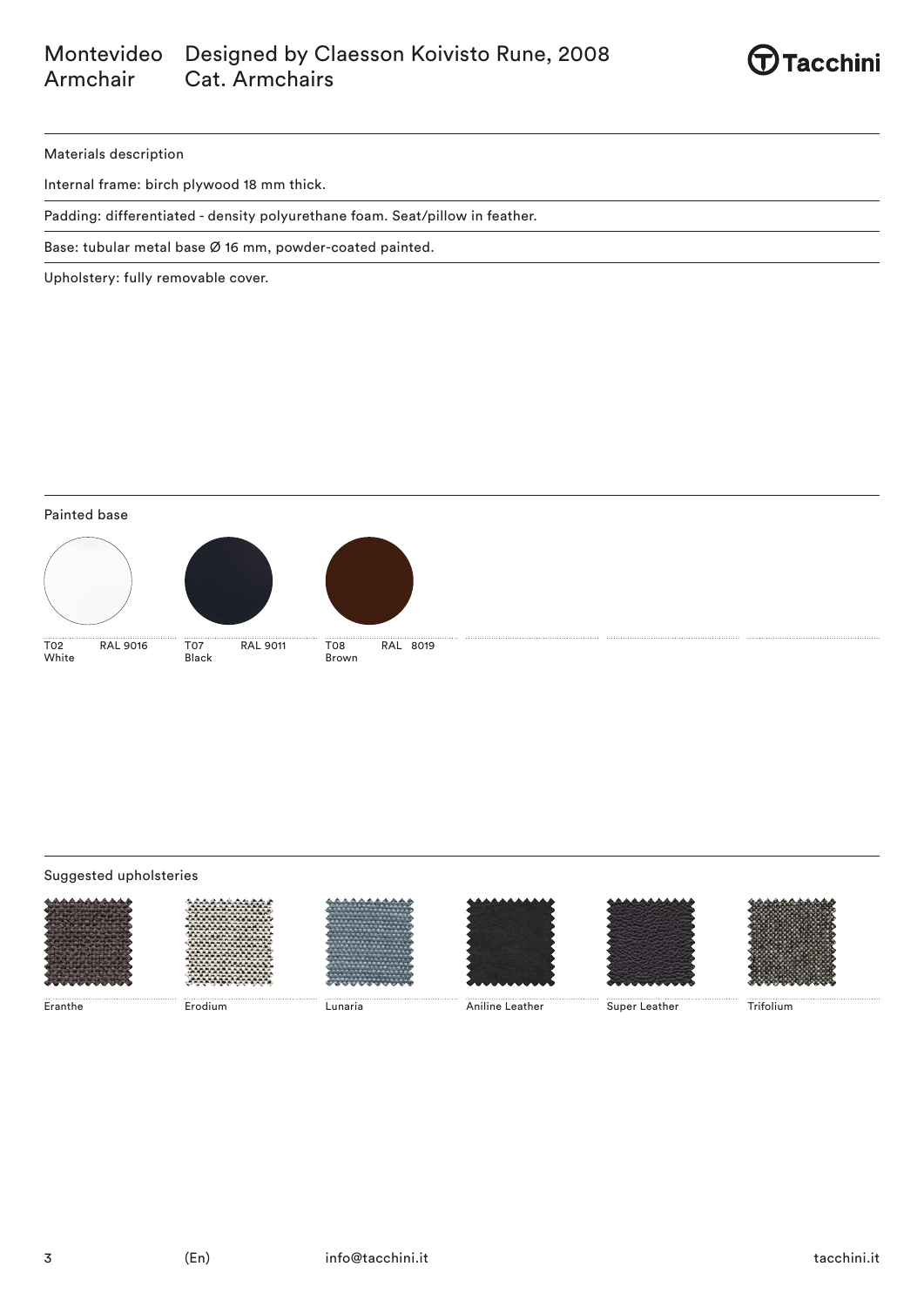

Materials informations



| Birch plywood | 43% |
|---------------|-----|
| Polyurethane  | 32% |
| Upholstery    | 15% |
| Metal         | 7%  |
| Feather       | 3%  |

# Recyclability

All Montevideo Armchair elements are 100% recyclable when fully separated. Tacchini undertakes on-going research and development, with efforts made to introduce products which are a perfect combination of function and safety without jeopardizing the final design of the same articles. During production attempts are made to minimize noise and emission levels and to reduce rejects as far as possible. All the single materials which make up the production process, once disassembled, can be reused several times, maintaining a high quality standard.

#### Polyurethane

Flexible expanded polyurethane is a solid The need to combine complex yet elastic polymeric material with open cell structure. It is a non-toxic material and above all free from ozone-damaging components. Production and processing of the polyurethane we use meet the objectives of the new policy of ensuring the protection of human health and of the environment. We focus in particular on the choice and use of the types of density of polyurethane suitable for preserving over the years the features of load capacity, elasticity and resilience. Wood For products used in public spaces flame-retardant expanded polyurethane is chosen, tested and certified according to international regulations.

### Metal

lightweight shapes with resistant materials necessarily involves the use of metals ouch as steel and aluminium. products in polyurethane foam are made with an inner steel frame for adding strength to the structure. The bases are in tubular metal which can be chromed with a gloss or satin finish or painted with epoxy powders.

Wood is a renewable raw material. All products derived from wood, such as for example plywood, have the advantage of being able to be machined more easily than wood and do not deform. The timber we use – solid or plywood – comes mainly from European and Russian forests and is seasoned to specific values of humidity with tests. Most of the structures of the products in the collection have a frame in solid pine or ash, or in beech or poplar plywood.

> To discover more about Tacchini environmental policy please visit: www.tacchini.it

# Packaging

Montevideo Armchair element is dispatched already assembled. It is protected by tissue paper and cellophane to protect the covering from dust and direct contact with the cardboard. The product is packed in rigid cardboard boxes suitable for world export. Manufacture of the packaging observes the criteria for recovery both as recycling and energy recovery and composting.

Once a product reaches the end of its life cycle it has to be eliminated.